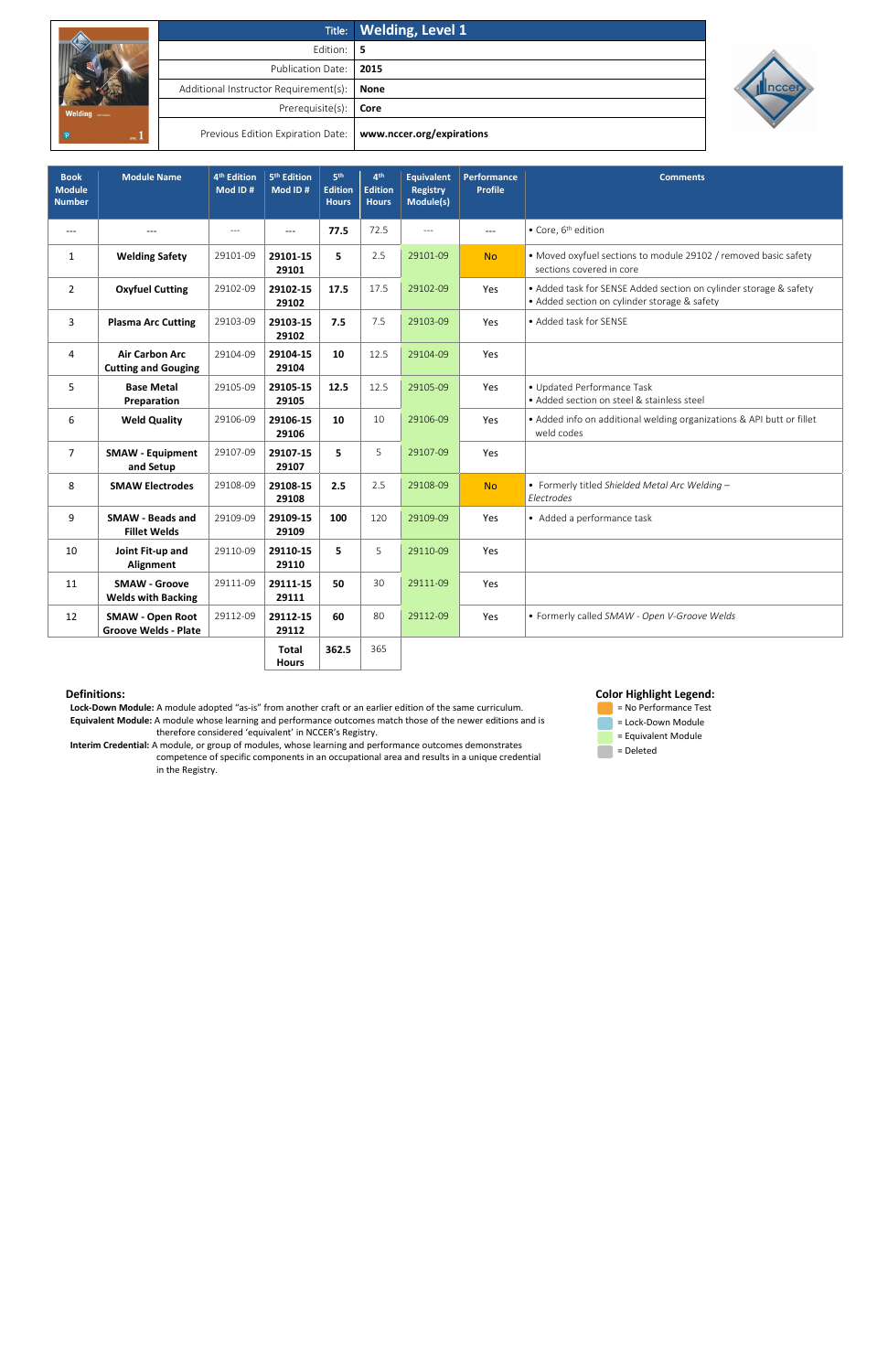|                |                                              | <b>Title:</b> Welding, Level 2 |
|----------------|----------------------------------------------|--------------------------------|
|                | Edition:                                     | -5                             |
|                | Publication Date:   2015                     |                                |
| <b>Welding</b> | Additional Instructor Requirement(s):   None |                                |
|                | Prerequisite(s):                             | <b>None</b>                    |
| ure            | Previous Edition Expiration Date:            | www.nccer.org/expirations      |



 **Lock-Down Module:** A module adopted "as-is" from another craft or an earlier edition of the same curriculum. **Equivalent Module:** A module whose learning and performance outcomes match those of the newer editions and is therefore considered 'equivalent' in NCCER's Registry.

 **Interim Credential:** A module, or group of modules, whose learning and performance outcomes demonstrates competence of specific components in an occupational area and results in a unique credential in the Registry.

## **Color Highlight Legend:**



| <b>Book</b><br><b>Module</b><br><b>Number</b> | <b>Module Name</b>                                                                        | 4 <sup>th</sup> Edition<br>Mod ID# | 5 <sup>th</sup> Edition<br>Mod ID# | 5 <sup>th</sup><br><b>Edition</b><br><b>Hours</b> | 4 <sup>th</sup><br><b>Edition</b><br><b>Hours</b> | <b>Equivalent</b><br><b>Registry</b><br>Module(s) | Performance<br><b>Profile</b> | <b>Comments</b>                                                                                                                         |
|-----------------------------------------------|-------------------------------------------------------------------------------------------|------------------------------------|------------------------------------|---------------------------------------------------|---------------------------------------------------|---------------------------------------------------|-------------------------------|-----------------------------------------------------------------------------------------------------------------------------------------|
| $\mathbf{1}$                                  | <b>Welding Symbols</b>                                                                    | 29201-09                           | 29201-15<br>29201                  | 5.                                                | 5                                                 | 29201-09                                          | Yes                           |                                                                                                                                         |
| $\overline{2}$                                | <b>Reading Welding</b><br><b>Detail Drawings</b>                                          | 29202-09                           | 29202-15<br>29202                  | 10                                                | 10                                                | 29202-09                                          | Yes                           | • Drawings will add metric measurements                                                                                                 |
| 3                                             | Physical<br><b>Characteristics and</b><br><b>Mechanical</b><br><b>Properties of Metal</b> | 29203-09                           | 29203-15<br>29203                  | 7.5                                               | 7.5                                               | 29203-09                                          | <b>No</b>                     | • Added several trade terms                                                                                                             |
| 4                                             | <b>Preheating and</b><br><b>Postheating of</b><br><b>Metals</b>                           | 29204-09                           | 29204-15<br>29204                  | 5.                                                | 5                                                 | 29204-09                                          | Yes                           | • Updated images                                                                                                                        |
| 5                                             | <b>GMAW and FCAW -</b><br><b>Equipment and Filler</b><br><b>Metals</b>                    | 29205-09                           | 29205-15<br>29205                  | 10                                                | 10                                                | 29205-09                                          | Yes                           | • Removed hand tools for cleaning<br>• Added information about contact tips and nozzles                                                 |
| 6                                             | <b>GMAW - Plate</b>                                                                       | 29206-09                           | 29209-15<br>29209                  | 60                                                | 80                                                | $---$                                             | Yes                           | • Split 29206-09 GMAW and FCAW - Plate                                                                                                  |
| $\overline{7}$                                | <b>FCAW - Plate</b>                                                                       | 29206-09                           | 29210-15<br>29210                  | 60                                                | 80                                                | $---$                                             | Yes                           | • Split 29206-09 GMAW and FCAW - Plate                                                                                                  |
| 8                                             | <b>GTAW - Equipment</b><br>and Filler Metals                                              | 29207-09                           | 29207-15<br>29207                  | 10                                                | 10                                                | 29207-09                                          | Yes                           |                                                                                                                                         |
| 9                                             | <b>GTAW - Plate</b>                                                                       | 29208-09                           | 29208-15<br>29208                  | 60                                                | 60                                                | $---$                                             | Yes                           | • Added section on GTAW-specific safety (vapors, ozone/nitrogen<br>dioxide, UV ray exposure)<br>• Updated performance task requirements |
|                                               |                                                                                           |                                    | <b>Total</b>                       | 227.5                                             | 267.5                                             |                                                   |                               |                                                                                                                                         |

**Hours**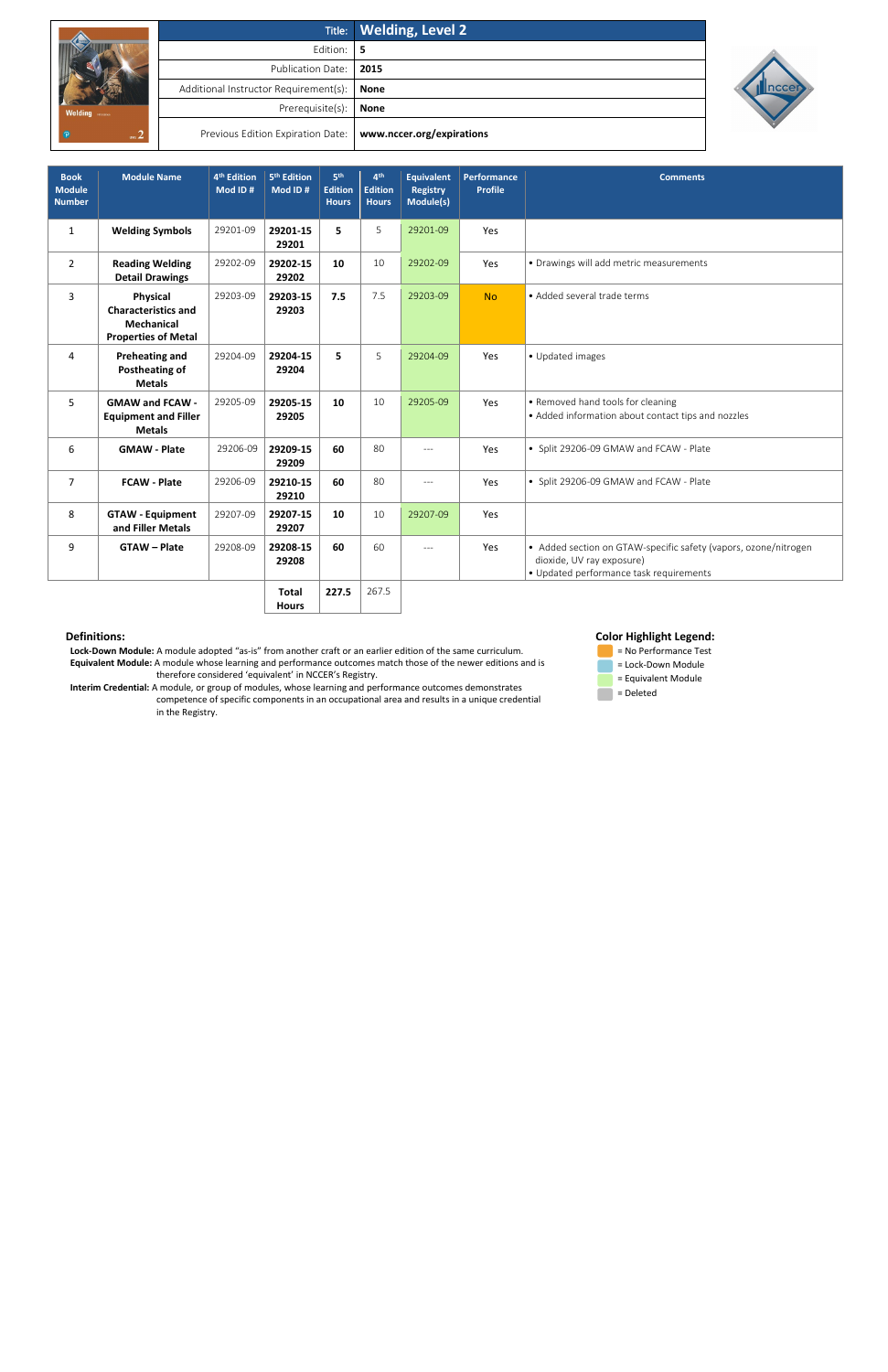|                          |                                       | Title: Welding, Level 3   |
|--------------------------|---------------------------------------|---------------------------|
|                          | Edition:                              | 5                         |
|                          | <b>Publication Date:</b>              | 2016                      |
|                          | Additional Instructor Requirement(s): | <b>None</b>               |
| <b>Welding</b> FINESSING | Prerequisite(s):                      | <b>None</b>               |
| $\mathfrak{m}$ 3         | Previous Edition Expiration Date:     | www.nccer.org/expirations |



 **Lock-Down Module:** A module adopted "as-is" from another craft or an earlier edition of the same curriculum. **Equivalent Module:** A module whose learning and performance outcomes match those of the newer editions and is therefore considered 'equivalent' in NCCER's Registry.

 **Interim Credential:** A module, or group of modules, whose learning and performance outcomes demonstrates competence of specific components in an occupational area and results in a unique credential in the Registry.

## **Color Highlight Legend:**



| <b>Book</b><br><b>Module</b><br><b>Number</b> | <b>Module Name</b>                                                            | 4 <sup>th</sup> Edition<br>Mod ID# | 5 <sup>th</sup> Edition<br>Mod ID# | 5 <sup>th</sup><br><b>Edition</b><br><b>Hours</b> | 4 <sup>th</sup><br><b>Edition</b><br><b>Hours</b> | <b>Equivalent</b><br><b>Registry</b><br>Module(s) | <b>Performance</b><br><b>Profile</b> | <b>Comments</b>                                        |
|-----------------------------------------------|-------------------------------------------------------------------------------|------------------------------------|------------------------------------|---------------------------------------------------|---------------------------------------------------|---------------------------------------------------|--------------------------------------|--------------------------------------------------------|
| $\mathbf{1}$                                  | <b>SMAW - Open-Root</b><br><b>Pipe Welds</b>                                  | 29301-10                           | 29301-16<br>29301                  | 100                                               | 100                                               | 29301-10                                          | Yes                                  |                                                        |
| $\overline{2}$                                | <b>GMAW - Pipe</b>                                                            | 29302-10                           | 29302-16<br>29302                  | 60                                                | 60                                                | 29302-10                                          | Yes                                  |                                                        |
| 3                                             | <b>FCAW - Pipe</b>                                                            | 29303-10                           | 29303-16<br>29303                  | 60                                                | 60                                                | 29303-10                                          | Yes                                  |                                                        |
| 4                                             | <b>GTAW - Carbon Steel</b><br>Pipe                                            | 29304-10                           | 29304-16<br>29304                  | 80                                                | 80                                                | 29304-10                                          | Yes                                  |                                                        |
| 5                                             | <b>GTAW - Low Alloy</b><br>and Stainless Steel<br>Pipe                        | 29305-10                           | 29305-16<br>29305                  | 70                                                | 70                                                | 29305-10                                          | Yes                                  |                                                        |
| 6                                             | <b>SMAW - Stainless</b><br><b>Steel Plate and Pipe</b><br><b>Groove Welds</b> | 29306-10                           | 29306-16<br>29306                  | 100                                               | 100                                               | 29306-10                                          | Yes                                  | • Formerly called: SMAW - Stainless Steel Groove Welds |
|                                               |                                                                               |                                    | Total<br><b>Hours</b>              | 470                                               | 470                                               |                                                   |                                      |                                                        |